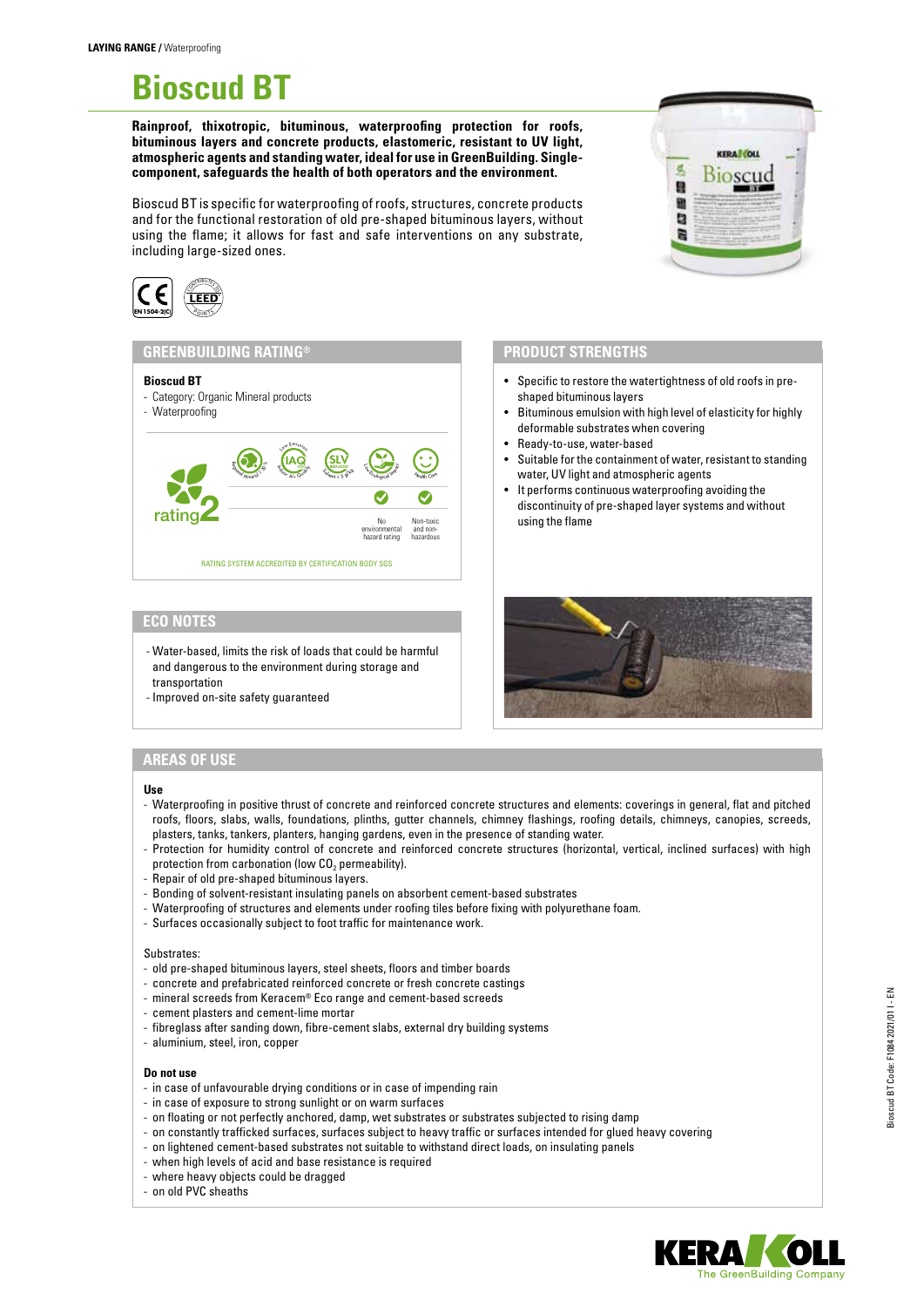#### **Substrate requirements**

Cured (dimensionally stable):

- screeds in Keracem® Eco and Keracem® Eco Pronto, waiting time 24 hrs;
	- concrete waiting time 6 months unless otherwise specified;

- screeds or cement-based plasters/renders after waiting for 7 days (in good season) per cm of thickness.

Undamaged (remove parts or elements not perfectly adherent, verify adhesion and compatibility of any existing coatings).

Compact (to full thickness) and consistent.

Resistant and free from bleeding on the surface.

Dry, without superficial condensation (wait for the substrate to totally dry after pressure washing).

Clean: surfaces free of cement slurry, oil-based parting compounds, residues of previous processes, dust; everything that can compromise adhesion must be eliminated (when in doubt, carry out a peeling preliminary test- peeling).

Check for any moisture rising or negative thrust: vapour pressures could form at the substrate-waterproofing interface such as to cause debonding and bubbles. To check the residual humidity of substrates, it is recommended to apply a sheet of PE (minimum thickness 0.2 mm) sealed with adhesive tape in an area exposed to the sun and to check for the presence of condensation after 24-48 hrs.

#### **Preparation of substrates**

Restore weakened or missing parts, or honeycombs, and fill any uneven surfaces with suitable products; do not use Bioscud BT to correct uneven areas and do not apply in high thicknesses.

Check the presence of suitable camber and rainwater collection and disposal systems.

#### **Preparation**

The product is ready to use; if necessary, uniform consistency mixing from the bottom upwards using a low-rey (≈ 400/min.) helicoidal agitator.

Protect the product from frost; it must be stored, even on site, so as to avoid direct sunlight and heat sources.

#### **Application**

Waterproof the entire perimeter of the surface by bonding bands of Bioscud TNT 20 cm high with Bioscud BT: take care of contacts with other surfaces whatever their orientation (columns, pillars, walls, ramps), thresholds, through elements, structures or systems anchored on surfaces, drains and sealing elements; in case of confined spaces and in the impossibility to bond Bioscud TNT, make connection shells in several coats with Neutro Color or make special pieces with Aquastop BT.

Waterproof the structural joints with suitable systems.

Apply Bioscud BT using a roller (average bristle 10-15 mm), brush, hard rubber float (recommended only for rough or porous substrates) or airless (dilute using water according to the equipment to be used, minimum 10%), taking care to completely cover all surfaces of bonded non-woven fabric; wait at least 12 hours after applying the first coat and apply the second coat with a pass perpendicular to the first for the optimal distribution of the product. The second coat must be applied after the complete drying of the first one (environmental conditions can significantly alter durations measured under standard conditions); long waits between coats cause the reduction of the adhesion values of the next coat.

Apply two or more coats for a total of at least 2 kg/m<sup>2</sup> of product, net of the material used for bonding Bioscud TNT. Strictly follow the indications as to the minimum weight required to be applied; to check the applied weight, we recommend distributing the product cans to be applied on the surfaces at regular intervals of 5 or 18 m² per coat depending on the packaging.

The product hardens by evaporation of the water contained in the emulsion; drying times are constrained by temperature and environmental humidity in the hours following application. If the product is not perfectly dry, it risks being washed away and irreparably deteriorated by weather events or condensation. Resistance to standing water is depended on perfect drying.

Once the product has hardened, the presence of any bubbles shows an excessive R.H. of the substrate; remove the bubbles, wait for the substrate to dry and reapply the product.

For all listed cases, apply two or more coats of Bioscud BT with total coverage  $\geq 2$  kg/m<sup>2</sup>.

**Old pre-shaped bituminous sheaths:** to allow the dispersion of oils and plasticizers before the overlay, the sheaths must be completely cured (at least 6 months). Mechanically remove any wrinkles, crimps, bubbles, excessive overlaps and imperfectly anchored edges; remove varnish or not perfectly anchored decorations. Restore the adhesion of corners, edges, overlaps, strips and debonded portions with Bioscud BT FIX. Remove any bubbling and fill uneven areas with suitable products; prepare the substrate depending on its type and apply Bioscud BT reinforced with Bioscud TNT in two coats on the exposed areas.

**Smooth sheaths:** perform a thorough dry-cleaning removing dust and environmental residues (pressure washing is recommended in the presence of oil and plasticizer residues, wait until fully dry); in the presence of old well-anchored organic or aluminium-based varnishes apply Bioscud Primer (≈ 50-100 ml/m2 ) avoiding accumulation of water.

Apply two or more coats of Bioscud BT; near any cuts, holes, heavily deteriorated areas reinforce with Bioscud TNT.

**Slated sheaths:** perform a thorough dry cleaning by removing the poorly adhered flakes. Apply one coat of Bioscud BT diluted using water to 50% to fix superficial flakes. Apply two or more coats of Bioscud BT; near any cuts, holes, heavily deteriorated areas reinforce with Bioscud TNT.

**Surfaces in concrete and reinforced concrete, exterior foundation walls, foundations:** on highly compact surfaces such as prefabricated and quartz cement floorings, apply Bioscud Primer (approx. 200-300 ml/m2 ) avoiding accumulation of water. On poorly dusting substrates apply one coat of Bioscud BT diluted using water to 50% (coverage equal to ≈ 300 g/m² not to be considered in the verification of the total weight to be applied). Apply two or more coats of Bioscud BT.

**Exterior foundation walls:** mechanically break any metal spacers and carry out the preliminary treatment, cutting of the spacers and passivation with Bioscud BT FIX; repair uneven areas with suitable products. Provide adequate separation and mechanical protection systems before filling (waiting time ≥ 48 hrs).

**Planters and hanging gardens:** apply Bioscud BT reinforced with Bioscud TNT added to the first coat when it is still fresh, provide a sliding layer (high density PE or PP) and a separation layer (non-woven fabric 300 g/m2 ) before filling (waiting time ≥ 48 hrs); in the presence of tall trees, provide anti-root fabric.

**Tanks and tankers for water containment:** carry out the preliminary treatment of any metal spacers. Create a connection shell with special mortars in the wall-floor and wall-wall corners joints. Provide ventilation to facilitate drying before filling (waiting time ≥ 15 days). Do not use for the containment of drinking water, washing water containing hydrocarbons and/or solvents, sewage, when chemical resistances are required, and when the containment of water at pH < 5 or pH > 7 is required; containment of sewage is permitted provided the pH requirements are met.

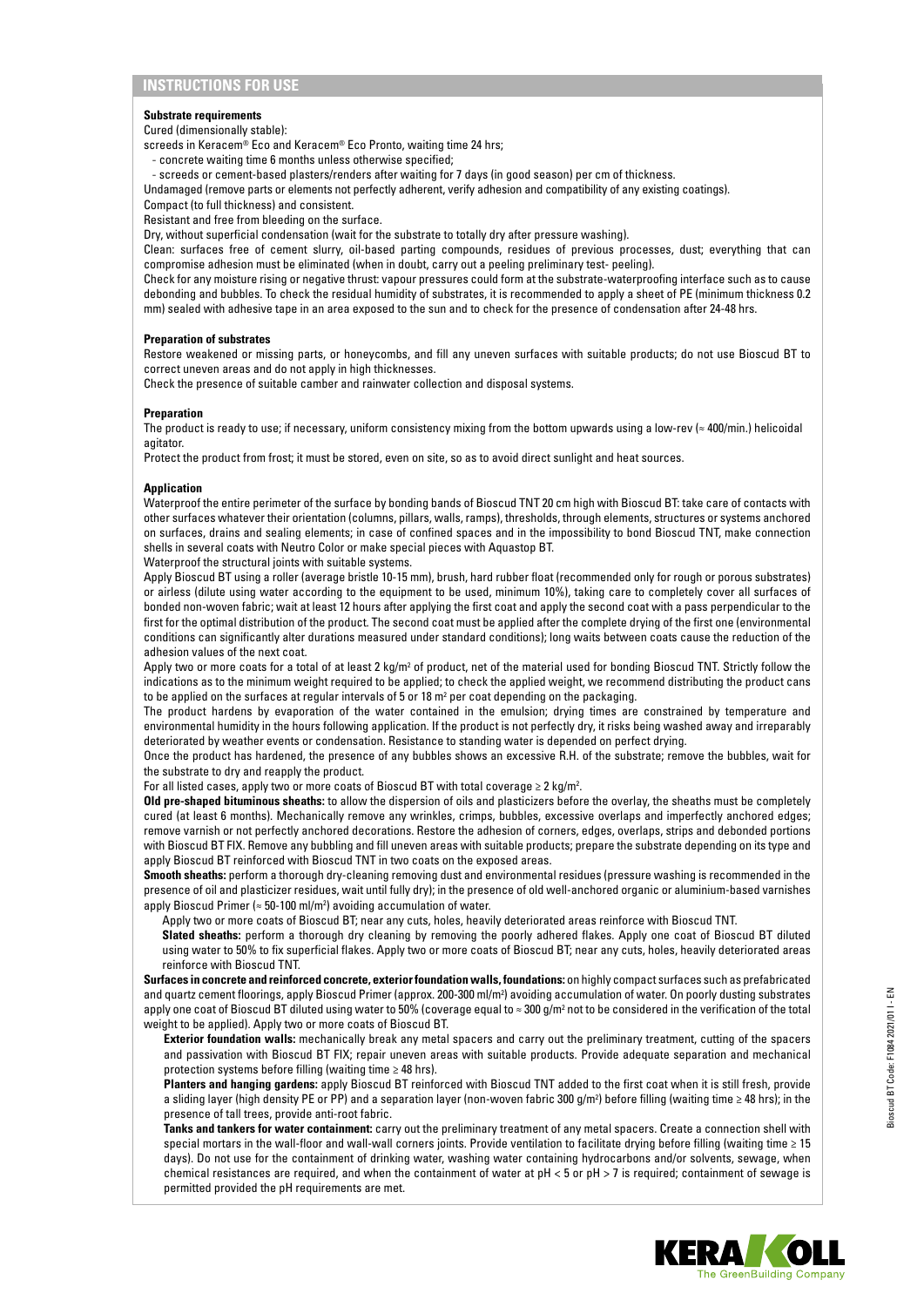## **INSTRUCTIONS FOR USE**

**Cement-based screeds:** apply one coat of Bioscud BT diluted using water to 50% (coverage equal to ≈ 300 g/m<sup>2</sup> not to be considered in the verification of the total weight to be applied). In the presence of fractionizing joints and/or cracks, carry out the mechanical excavation, remove dust and seal with Neutro Color; bond 20 cm-wide strips of Bioscud TNT with Bioscud BT near any joint and sealed crack. To avoid the swelling of the fabric in the presence of movements, bond the entire surface of the sheet on the back in contact with the surface of the screed; take care of the soft bonding of the sheet near the joints (the sheet must follow the transverse profile and not be bonded while taut).

To conceal joints and cracks previously treated, insert the Bioscud TNT (100 cm) sheet into the first coat of Bioscud while still wet, and cover with one or more coats, waiting for the drying between coats; the use of Bioscud TNT over the whole surface avoids the application of Bioscud TNT strips as previously described. Apply two or more coats of Bioscud until the total quantity required is reached.

Galvanized or pre-varnished metal substrates (with a well-anchored final layer): seal any overlaps, areas of movement, irregularities or constructive defects using Neutro Color. Prepare these areas by bonding Bioscud TNT with Bioscud BT. Apply two or more coats of Bioscud BT. On oxidised galvanized substrates remove the oxidation deposit with acid wash and rinse thoroughly.

In the presence of damaged or rusty areas it is always necessary to completely remove and proceed with the application of rustpreventive, anti-corrosive paint.

**Timber substrates:** fill any gaps or edges tapped between boards (non-through cracks) with Neutro Color. Sand the impregnated or painted surfaces and perform a thorough cleaning with Keragrip Eco Pulep. Apply Bioscud Primer (≈ 250 ml/m2 ) preventing accumulation of water. Apply Bioscud BT in two or more coats providing for the addition of Bioscud TNT to the first coat when it is still fresh over the entire surface.

#### **Cleaning**

The removal of the fresh product is carried out with water, to reuse rolls and brushes soak them in water to avoid drying the product. For the final cleaning of tools use a solvent such as turpentine.

# **SPECIAL NOTES**

In the presence of substrates with high residual humidity (≥ 5% measured with a carbide hygrometer taking samples from the base of the screed) provide for the insertion of water vapour exhalers equipped with suitable anchoring systems and a waterproof connection to the extent of 1 every 15 m<sup>2</sup> approx.; install the exhalers 5-10 days prior to the waterproofing and verify the degree of R.H. before applying in the most distant point between two adjacent exhalers .

In climatic conditions of high humidity and/or low temperature drying times are lengthened, delaying foot traffic and significantly increasing the risk of being washed away in case of possible rainfall or in the presence of condensation; to decrease drying times, apply in several coats of max 0.5 kg/m<sup>2</sup>.

In case of constant foot traffic, apply Bioscud Traffic only if Bioscud BT has been reinforced with Bioscud TNT.

**Covering:** to reduce the absorption of heat, to protect-decorate the waterproofing layer and ensure greater durability, apply, after 10 - 15 days, Bioscud, coloured rainproof waterproofing protection for flat and pitched roofs, bituminous layers and external surfaces, flexible, resistant to UV light, atmospheric agents and standing water. Bioscud can suffer, over time, the phenomenon of "alligatoring" caused by the different coefficient of thermal expansion with respect to the underlying Bioscud BT; the phenomenon does not affect the watertightness but exclusively the aesthetic properties and can be restored with the ordinary maintenance of Bioscud.

The reinforcement with Bioscud TNT, applied on the first wet coat of Bioscud BT and completely covered with the second coat, significantly increases shear strength and Crack Bridging performances of the waterproofing, reducing the criticalities of the substrates. The durability of applications may be expanded by installing a reinforcement or increasing the number of coats applied, following the indications provided in the technical data sheet.

**Unscheduled maintenance:** to restore aesthetic and functional continuity following wear, clean carefully the surfaces and apply the product according to the methods indicated.

### **ABSTRACT**

*Waterproofing of the wall-floor joints and of the fractionizing-expansion joints – Supply and laying of polyester staple fibre non-woven fabric for the Bioscud TNT reinforcement, to be bonded with rainproof, thixotropic bituminous waterproofing protection for roofs, bituminous layers and concrete products, elastic, resistant to UV light, atmospheric agents and standing water such as Bioscud BT by Kerakoll Spa (seal in advance the joints with a single-component bituminous elasto-plastic thixotropic solvent-based adhesive sealant, for bonding and waterproof sealing on concrete, glass, metals, wood, porcelain tiles, PVC such as Bioscud BT FIX by Kerakoll Spa). Waterproofing of the substrate – Supply and laying of certified rainproof, thixotropic bituminous waterproofing protection for roofs, bituminous layers and concrete products, elastic, resistant to UV light, atmospheric agents and standing water Bioscud BT by Kerakoll Spa.*